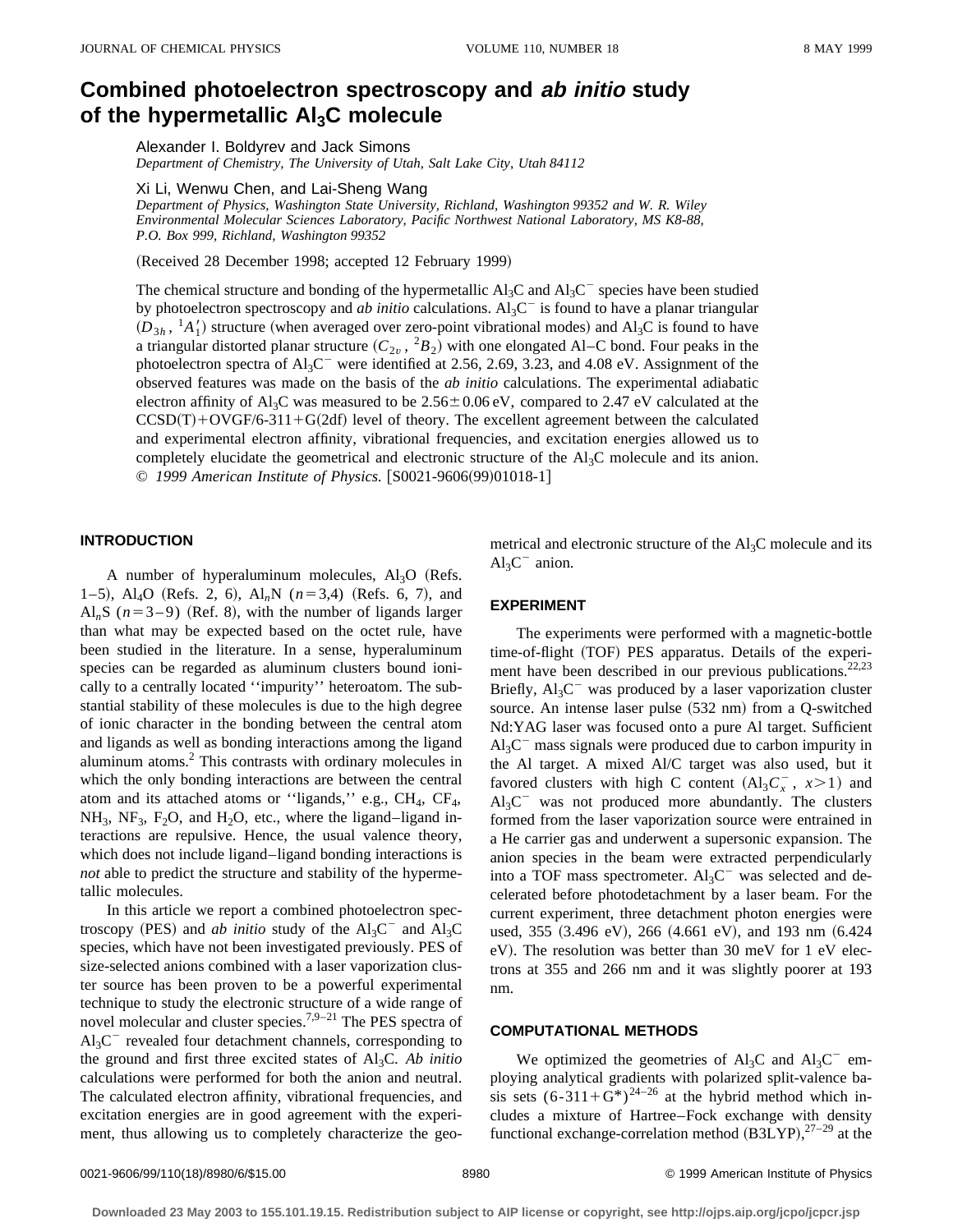

FIG. 1. Photoelectron spectra of  $Al_3C^-$  at 355, 266, and 193 nm. The four observed detachment channels are labeled  $(X, A, B, and C)$ .

 $MP2$ (full) level of theory (meaning all electrons were included in the correlation calculations). $30$  For the most stable structures, we employed the  $CCSD(T)$  method<sup>31–33</sup> in all our geometry and frequency calculations using the same basis sets. Finally, the energies of the lowest structures were refined using the  $CCSD(T)$  level of theory and 6-311  $+G(2df)$  basis sets. The core electrons were kept frozen in treating the electron correlation at the  $CCSD(T)$  level of theory.

Vertical electron detachment energies of the two lowest singlet structures of  $Al_3C^{\dagger}$  were calculated using outer valence Green function  $(OVGF)$  method<sup>34–38</sup> incorporated in GAUSSIAN 94. The  $6-311+G(2df)$  basis sets were used in the OVGF calculations. All calculations were performed using the GAUSSIAN 94 program.<sup>39</sup>

# **EXPERIMENTAL RESULTS**

The PES spectra of  $Al_3C^-$  are shown in Fig. 1 at three photon energies. The 355 nm spectrum gave three features, a sharp peak at  $2.56$  eV  $(X)$ , a second band  $(A)$  at  $2.69$  eV with discernible vibrational progression  $({\sim}610 \text{ cm}^{-1}$  spacing), and a weak feature  $(B)$  at about 3.3 eV. The latter was observed more clearly in the 266 nm spectrum and was shown to be rather broad. The 266 nm spectrum also revealed an additional feature  $(C)$  with what appears to be a short vibrational progression of approximately 400 cm<sup>-1</sup> spacing (see Table I). This vibrational progression was rather unusual, in that the  $v=2$  appeared to be quite strong. The 193 nm spectrum had very low count rates and poor statistics (especially at high binding energies) and did not reveal any new features except that the relative intensity of the B feature was enhanced. In all three spectra, a substantial tail on the low binding energy side was present. The magnitude of this tail could be changed by varying experimental conditions, but could not be eliminated. It most likely consisted of contributions from hot band transitions. The observed binding energies and vibrational frequencies for all the observed features are summarized in Table I.

The PES features represent transitions from the ground state of the anion to the ground and low-lying excited states of the neutral. The binding energy of the transition to the ground state defines the adiabatic electron affinity of the neutral, which is measured to be 2.56 eV for  $Al<sub>3</sub>C$ .

## **THEORETICAL RESULTS**

At the B3LYP/6-311+ $G^*$  level of theory, the global minimum of Al<sub>3</sub>C<sup>-</sup> was found to have a singlet  $D_{3h}({}^{1}_{A}A'_{1})$ structure (Table II) with a  $1a_1'^2 1e^{t^2 2} a_1'^2 1a_2''^2 2e^{t^2 3} e^{t^0}$  valence electron configuration. However, at both  $MP2$ (full)/6-311+G\* and CCSD(T)/6-311+G\* levels of theory, the  $D_{3h}$ <sup>(1</sup> $A_1'$ ) structure was a saddle point. Following its imaginary frequency distortion, geometry optimization led to a  $C_{3v}({}^{1}A_1, 1a_1^{2}1e^42a_1^{2}3a_1^{2}2e^43e^0)$  pyramidal structure (Table II), which was a global minimum for the  $Al<sub>3</sub>C<sup>-</sup>$  stoichiometry. The inversion barrier connecting pairs of such pyramidal structures is very small, only  $35 \text{ cm}^{-1}$  at the  $CCSD(T)/6-311+G^*$  level of theory. Therefore, when zero-point energy corrections were added to both the  $C_{3v}$ and  $D_{3h}$  structures of  $\text{Al}_3\text{C}^-$ , the inversion barrier disappeared and the vibrationally averaged structure of  $Al_3C$ <sup>-</sup> changed to  $D_{3h}$ . Therefore, we will use the  $D_{3h}({}^{1}A'_{1})$  structure in our further analysis of the  $Al<sub>3</sub>C<sup>-</sup>$  anion.

In Table I, we present our results of the OVGF/  $6-311+G(2df)$  calculations of all low-lying vertical oneelectron detachment processes from the ground state  $\text{Al}_3\text{C}^2$ 

TABLE I. Calculated and experimental electron detachment processes of  $Al<sub>3</sub>C$ <sup>-</sup>.

| <b>State</b> | Experiment<br>$VDE$ (eV) | Experiment<br>ADE (eV) | Experiment<br>vib. freq.   | $C_{3v}$<br>state    | Theory,<br>$VDEa$ . $(eV)$             | $D_{3h}$<br>state          | Theory.<br>$VDEa$ (eV)                 | <b>State</b> | Theory,<br><b>AEDE</b> |
|--------------|--------------------------|------------------------|----------------------------|----------------------|----------------------------------------|----------------------------|----------------------------------------|--------------|------------------------|
| X            | 2.56(2)                  | 2.56(2)                |                            | ${}^2E$              | 2.81 $(0.875)^{b}$                     | ${}^2E'$                   | 2.81 $(0.874)^{b}$                     | $^{2}B_{2}$  | $2.47$ eV $c$          |
| А            | 2.69(4)                  | 2.69(4)                | $610(60)$ cm <sup>-1</sup> |                      |                                        |                            |                                        |              |                        |
| B            | 3.48(6)                  | 3.23(6)                |                            | $^{2}A_{1}$          | 3.58 $(0.862)^{b}$                     | $^{2}A_{2}^{\prime\prime}$ | 3.58 $(0.861)^{b}$                     | $^{2}A''$    | $3.21$ eV <sup>d</sup> |
| C            | 4.08(3)                  | 4.08(3)                | $440(50)$ cm <sup>-1</sup> | $^{2}A_1$<br>${}^2E$ | 4.43 $(0.860)^b$<br>$7.09~(0.805)^{b}$ | $^{2}A'_{1}$<br>${}^2E'$   | 4.38 $(0.866)^b$<br>7.09 $(0.805)^{b}$ | $^{2}A'$     | 4.11 $eVd$             |

<sup>a</sup>At the OVGF/6-311+G(2df) level of theory using CCSD(T)/6-311+G\* geometry.

<sup>c</sup>Calculated using the spin-pure CCSD(T) plus OVGF method (see text).

<sup>d</sup>At the CCSD(T)/6-311+G(2df) level of theory using CCSD(T)/6-311+G\* geometry.

**Downloaded 23 May 2003 to 155.101.19.15. Redistribution subject to AIP license or copyright, see http://ojps.aip.org/jcpo/jcpcr.jsp**

b Polestrength is given in parentheses.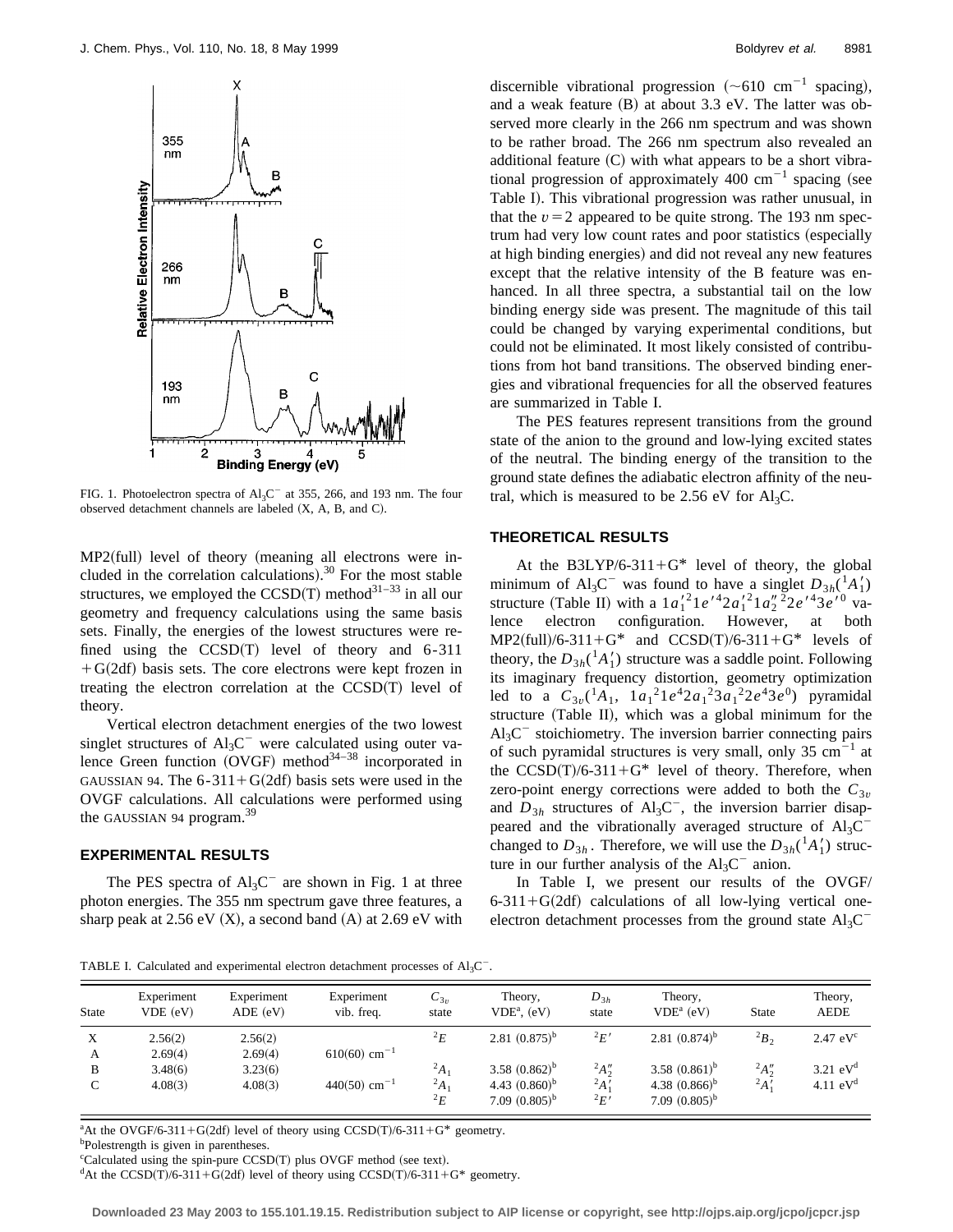| TABLE II. Calculated molecular properties of $Al_3C^-$ structures. |  |  |  |  |  |
|--------------------------------------------------------------------|--|--|--|--|--|
|--------------------------------------------------------------------|--|--|--|--|--|

| $\text{Al}_3\text{C}^-(D_{3h}, \,{}^1A_1')$                                                                                                                                                                                                                            | $\text{Al}_3\text{C}^-(C_{3v}, \,{}^1A_1)$ |
|------------------------------------------------------------------------------------------------------------------------------------------------------------------------------------------------------------------------------------------------------------------------|--------------------------------------------|
| $B3LYP/6-311+G^{*a}$<br>$E_{\text{tot}}$ = -765.473 98 au<br>$R(C-AI) = 1.897 \text{ Å}$<br>$\angle$ AlCAl=120.0°<br>$v_1(a'_1)$ = 408 cm <sup>-1</sup><br>$v_2(a_2'') = 173$ cm <sup>-1</sup><br>$v_3(e') = 842$ cm <sup>-1</sup><br>$v_4(e') = 131$ cm <sup>-1</sup> |                                            |
| $MP2$ (full)/6-311+G*                                                                                                                                                                                                                                                  | $MP2$ (full)/6-311+G*                      |
| $E = -764.31556$ au                                                                                                                                                                                                                                                    | $E = -764.31582$ au                        |
| $\Delta E$ = 0.007 eV                                                                                                                                                                                                                                                  | $\Delta E = 0.0$ eV                        |
| $R(C-Al) = 1.895 \text{ Å}$                                                                                                                                                                                                                                            | $R(C-Al) = 1.896 \text{ Å}$                |
| $\angle$ AlCAl=120.0°                                                                                                                                                                                                                                                  | $\angle$ AlCAl=118.9°                      |
| $v_1(a'_1) = 414$ cm <sup>-1</sup>                                                                                                                                                                                                                                     | $v_1(a_1) = 428$ cm <sup>-1</sup>          |
| $v_2(a_2'') = 149i$ cm <sup>-1</sup>                                                                                                                                                                                                                                   | $v_2(a_1) = 121$ cm <sup>-1</sup>          |
| $v_3(e') = 861$ cm <sup>-1</sup>                                                                                                                                                                                                                                       | $v_3(e) = 855$ cm <sup>-1</sup>            |
| $v_4(e') = 113$ cm <sup>-1</sup>                                                                                                                                                                                                                                       | $v_4(e) = 121$ cm <sup>-1</sup>            |
| $CCSD(T)/6-311+G*$                                                                                                                                                                                                                                                     | $CCSD(T)/6-311+G*$                         |
| $E = -763.96921$ au                                                                                                                                                                                                                                                    | $E = -763.96937$ au                        |
| $\Delta E$ = 0.004 eV                                                                                                                                                                                                                                                  | $\Delta E = 0.0$ eV                        |
| $R(C-Al) = 1.897 \text{ Å}$                                                                                                                                                                                                                                            | $R(C-Al) = 1.897 \text{ Å}$                |
| $\angle$ AlCAl=120.0°                                                                                                                                                                                                                                                  | $\angle$ AlCAl=119.2°                      |
| $v_1(a'_1)$ = 414 cm <sup>-1</sup>                                                                                                                                                                                                                                     | $v_1(a_1) = 425$ cm <sup>-1</sup>          |
| $v_2(a_2'') = 131i$ cm <sup>-1</sup>                                                                                                                                                                                                                                   | $v_2(a_1)$ = 144 cm <sup>-1</sup>          |
| $v_3(e') = 858$ cm <sup>-1</sup>                                                                                                                                                                                                                                       | $v_3(e) = 855$ cm <sup>-1</sup>            |
| $v_4(e') = 114$ cm <sup>-1</sup>                                                                                                                                                                                                                                       | $v_4(e) = 119$ cm <sup>-1</sup>            |
| $CCSD/6-311+G(2df)a$                                                                                                                                                                                                                                                   | $CCSD(T)/6-311+G(2df)^{a}$                 |
| $E = -764.025884$ au                                                                                                                                                                                                                                                   | $E = -764.02558$ au                        |
| $\Delta E$ = 0.008 eV                                                                                                                                                                                                                                                  | $\Delta E = 0.0$ eV                        |

<sup>a</sup>At the CCSD(T)/6-311+G\* optimal geometry.

anion. We stress that OVGF results are free from spin contaminations and symmetry breaking problems. One can see that the lowest vertical detachment energy (VDE) at this level of theory  $(2.81 \text{ eV})$  corresponds to removal of an electron from the 2e' HOMO, and thus produces a pair of neutral-molecule states. The second VDE  $(3.58 \text{ eV})$  corresponds to electron detachment from the  $1a_2''$  MO and is well separated from the first transition. The third VDE at 4.38 eV corresponds to electron detachment from the  $2a'_1$  MO, and the fourth VDE at 7.75 eV corresponds to electron detachment from the 1*e'* MO. In all cases, polestrengths are around 0.9; therefore the OVGF method is expected to be valid and all these electron detachments can be considered as primarily one-electron processes. This qualitative picture of the vertical electron detachment energies is in excellent agreement with the experimentally observed spectra as illustrated in Fig. 1.

# **INTERPRETATION OF THE PES SPECTRA**

#### **Peak X**

Removal of an electron from the HOMO of  $Al_3C^-$  leads to a  ${}^{2}E(1a_{1} {}^{2}1e^{4}2a_{1} {}^{2}3a_{1} {}^{2}2e^{3})$  ground state for Al<sub>3</sub>C neutral, which is expected to undergo Jahn–Teller distortion<sup>40-42</sup> toward  $C_{2v}$  symmetry. We optimized the structures of the two states that derive from this <sup>2</sup>E pair,  $C_{2v}$ 

 $({}^2B_2, 1a_1{}^21b_2{}^22a_1{}^23a_1{}^21b_1{}^24a_1{}^22b_2{}^1)$  and  $C_{2v}$   $({}^2A_1, 1a_1{}^21b_2{}^22a_1{}^23a_1{}^21b_1{}^24a_1{}^22b_2{}^1)$  $1a_1^2 1b_2^2 2a_1^2 3a_1^2 1b_1^2 4a_1^1 2b_2^2$ the B3LYP/ 6-311+G\* level of theory (Table III). The  $C_{2v}$  ( $^{2}B_{2}$ ) state was found to produce a minimum (with all positive vibrational frequencies) and the  $C_{2v}$  ( ${}^{2}A_{1}$ ) state generated a saddle point (with one imaginary frequency) on the intramolecular rearrangement of the Al3C molecule from one global minimum into another equivalent structure. However, when these two structures were then examined at the  $MP2$ (full)/6-311+G\* and CCSD(T)/6-311+G\* levels of theory, the  $C_{2v}$  (<sup>2</sup> $A_1$ ) saddle point structure was found to be lower in energy than the  $C_{2v}$  ( $^{2}B_{2}$ ) minimum-energy structure. Unfortunately, the spin contamination was rather high for both of the above structures, so the MP2(full)/6-311+G<sup>\*</sup> and  $CCSD(T)/6-311+G^*$  results may not be reliable. For this reason, we had to examine other ways for determining the energies of the  $C_{2v}$  (<sup>2</sup>*A*<sub>1</sub>) and  $C_{2v}$  (<sup>2</sup>*B*<sub>2</sub>) states.

To circumvent the spin-contamination problem, we used an alternative approach in which the total energy of each state of the neutral  $\text{Al}_3\text{C}$  molecule was calculated by substracting from the total energy of the anion  $Al_3C^-$ , computed at the  $CCSD(T)/6-311+G(2df)$  level of theory, the corresponding vertical electron detachment energy of the anion computed at the OVGF/6-311+G(2df) level of theory (for which there is no spin-contamination). We started from the geometries predicted to be minimum-energy  $C_{2v}$  ( $^{2}B_{2}$ ) and saddle-point  $C_{2v}$   $(^2A_1)$  geometries by the  $CCSD(T)/6-311+G*$  level of theory, and then examined small geometric distortions (with  $\Delta R$ =0.05 Å and  $\Delta \Phi$ =2°) at which we computed the neutral states' energies in the above  $CCSD(T) + OVGF$  manner. The resulting optimal geometries of both neutral states,  $C_{2v}$  ( $^{2}B_{2}$ ) and  $C_{2v}$ ( $^{2}A_{1}$ ), were found to be practically the same as had been obtained in the spin-contaminated calculations, and, again the  ${}^{2}B_{2}$ state was found to be a minimum and the  ${}^2A_1$  state to be a saddle point. However, in these spin-pure calculations, the  $C_{2\nu}$  ( $^{2}B_{2}$ ) structure was found to be lower in energy than the  $C_{2\nu}$  (<sup>2</sup>*A*<sub>1</sub>) structure by 0.3 eV. Therefore, we conclude that the  $C_{2v}$  ( $^{2}B_{2}$ ) structure is the global minimum and the  $C_{2v}$  $(2A_1)$  structure is a saddle point, and that the lowest adiabatic detachment energy (ADE), assuming a transition to the  $C_{2\nu}$  ( $^{2}B_{2}$ ) state, is 2.47 eV (see Table I), which is in excellent agreement with the experimental value of 2.56  $\pm 0.06$  eV.

# **Peak A**

Peaks X, A, B, and C occur, respectively, near 2.56, 2.69, 3.48, and 4.08 eV. The lowest computed vertical detachment energies are 2.81, 3.58, 4.38, and 7.75 eV, with the first and last of these corresponding to producing degenerate *E* states of the neutral. As will be shown below in the following two subsections, the OVGF detachment energies at 3.58 and 4.38 ev account nicely for peaks B and C in the experiments, and the vertical detachment energy at 7.75 eV seems to be out of the range of any of the experimental features. Finally, as discussed above, one component of the degenerate <sup>2</sup>*E* state having a *vertical* detachment energy of 2.81 eV (specifically, the  ${}^2B_2$  component lying 0.3 eV below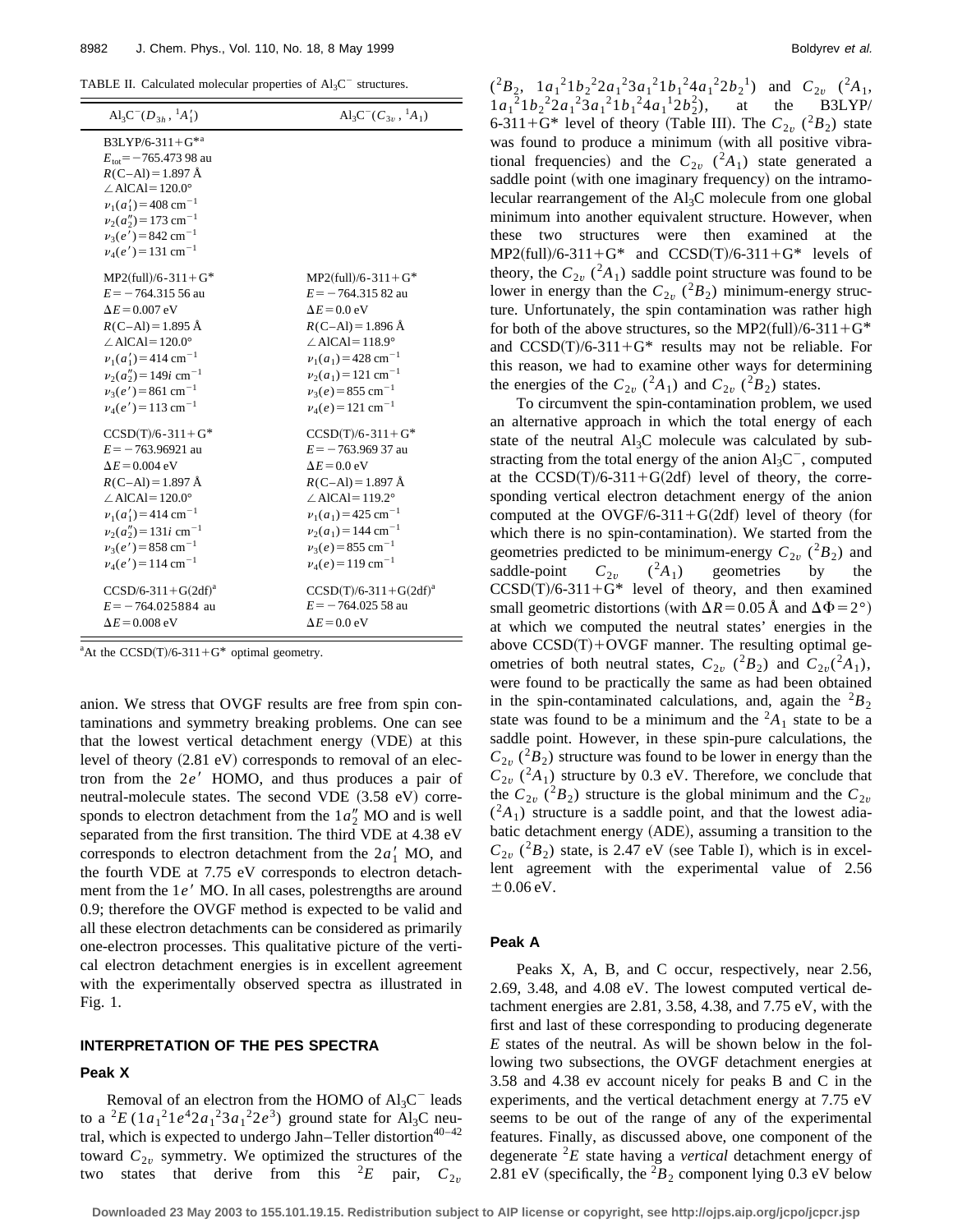TABLE III. Calculated molecular properties of  $Al<sub>3</sub>C$  structures.

| $\text{Al}_3\text{C}(C_{2v}, {}^2B_2)$              | $\text{Al}_3\text{C}(C_{2n}, {}^2A_1)$               | $\text{Al}_3\text{C}(D_{3h}, {}^2A_2'')$ | $\text{Al}_3\text{C}(D_{3h}, {}^2A_1')$ |
|-----------------------------------------------------|------------------------------------------------------|------------------------------------------|-----------------------------------------|
| $B3LYP/6-311+G^*$                                   | $B3LYP/6-311+G^*$                                    | $MP2$ (full)/6-311+G*                    | $MP2$ (full)/6-311+G*                   |
| $E_{\text{tot}}$ = -765.385 84 au                   | $E = -765.38565$ au                                  | $E = -764$ 198 86 au                     | $E = -764.16306$ au                     |
| $\langle S^2 \rangle$ = 0.764                       | $\langle S^2 \rangle$ = 0.766                        | $\langle S^2 \rangle$ = 0.758            | $\langle S^2 \rangle$ = 0.783           |
| $AEDE = 2.40 eV$                                    | $AEDE = 2.40 eV$                                     | AEDE-3.18 eV                             | $AEDE = 4.15$ eV                        |
| $R(C-Al_1) = 1.975 \text{ Å}$                       | $R(C - Al_1) = 1.845$ Å                              | $R(C-Al) = 1.996 \text{ Å}$              | $R(C-Al) = 1.875 \text{ Å}$             |
| $R(C-Al_{2,3}) = 1.872$ Å                           | $R(C-Al_{23}) = 1.936$ Å                             | $\angle$ AlCAl=120.0°                    | $\angle$ AlCAl=120.0°                   |
| $\angle$ Al <sub>1</sub> CAl <sub>2.3</sub> =122.7° | $\angle$ Al <sub>1</sub> CAl <sub>2.3</sub> = 118.2° | $v_1(a'_1)$ = 363 cm <sup>-1</sup>       | $v_1(a'_1)$ = 441 cm <sup>-1</sup>      |
| $v_1(a_1) = 787$ cm <sup>-1</sup>                   | $v_1(a_1) = 853$ cm <sup>-1</sup>                    | $v_2(a_2'') = (901)$ cm <sup>-1a</sup>   | $v_2(a_2'') = 263$ cm <sup>-1</sup>     |
| $v_2(a_1)$ = 384 cm <sup>-1</sup>                   | $v_2(a_1)$ = 385 cm <sup>-1</sup>                    | $v_3(e') = 702$ cm <sup>-1</sup>         | $v_3(e') = 896$ cm <sup>-1</sup>        |
| $v_3(a_1) = 111$ cm <sup>-1</sup>                   | $v_3(a_1) = 123$ cm <sup>-1</sup>                    | $v_4(e') = 133$ cm <sup>-1</sup>         | $v_4(e') = 174$ cm <sup>-1</sup>        |
| $v_4(b_1) = 163$ cm <sup>-1</sup>                   | $v_4(b_1) = 166$ cm <sup>-1</sup>                    |                                          |                                         |
| $v_5(b_2) = 498$ cm <sup>-1</sup>                   | $v_5(b_2) = 286$ cm <sup>-1</sup>                    |                                          |                                         |
| $v_6(b_2) = 101$ cm <sup>-1</sup>                   | $v_6(b_2) = 146i$ cm <sup>-1</sup>                   |                                          |                                         |
| $CCSD(T)/6-311+G^*$                                 | $CCSD(T)/6-311+G*$                                   | $CCSD(T)/6-311+G*$                       | $CCSD(T)/6-311+G*$                      |
| $E = -763.88270$ au                                 | $E = -763.88307$ au                                  | $E = -763.86199$ au                      | $E = -763.82427$ au                     |
| $\langle S^2 \rangle$ = 0.998                       | $\langle S^2 \rangle$ = 1.076                        | $\langle S^2 \rangle$ = 0.758            | $\langle S^2 \rangle$ = 0.783           |
| $AEDE = 2.36$ eV                                    | $AEDE = 2.35 eV$                                     | $AEDE = 2.92$ eV                         | $AEDE = 3.95$ eV                        |
| $R(C-Al_1) = 1.976 \text{ Å}$                       | $R(C-Al_1) = 1.839 \text{ Å}$                        | $R(C-Al) = 1.998 \text{ Å}$              | $R(C-Al) = 1.887 \text{ Å}$             |
| $R(C-Al_{23}) = 1.876$ Å                            | $R(C-Al_{23}) = 1.946$ Å                             | $\angle$ AlCAl=120.0°                    | $\angle$ AlCAl=120.0°                   |
| $\angle$ Al <sub>1</sub> CAl <sub>2.3</sub> =124.9° | $\angle$ Al <sub>1</sub> CAl <sub>2.3</sub> =115.7°  |                                          |                                         |
| $CCSD(T)/6-311+G(2df)^{b}$                          | $CCSD(T)/6-311+G(2df)^b$                             | $CCSD(T)/6-311+G(2df)^b$                 | $CCSD(T)/6-311+G(2df)^b$                |
| $E = -763.93149$ au                                 | $E = -763.93205$ au                                  | $E = -763.907695$ au                     | $E = -763.87469$ au                     |
| $AEDE = 2.56$ eV                                    | $AEDE = 2.55$ eV                                     | $AEDE = 3.21$ eV                         | $AEDE = 4.11$ eV                        |
|                                                     |                                                      |                                          |                                         |

<sup>a</sup>There is a symmetry broken problem for the vibration at this level of theory.

<sup>b</sup>At the CCSD(T)/6-311+G<sup>\*</sup> optimal geometry.

 ${}^{2}E$  and thus at an adiabatic detachment energy of 2.5 eV) accounts remarkably well for the X peak in the spectrum. Therefore the peak A observed near 2.7 eV most likely relates to the second state (i.e., the  ${}^2A_1$  state) deriving from the  ${}^{2}E$  pair lying at 2.81 eV. The  $C_{2v}$  geometrical *structure* for this  ${}^{2}A_1$  state discussed above as a saddle point cannot be associated with peak A because this structure is not geometrically stable. Peak A must be associated with a transition to some other geometrical structure on this  ${}^{2}A_1$  energy surface.

Another possibility is that peak A could be vibrational structure in the peak X transition. However, according to our calculations, no vibrational frequency is large enough to account for the  $>1000$  cm<sup>-1</sup> energy separation between peaks X and A. Therefore, we tentatively assign peak A to a transition into the second state (i.e., the  ${}^2A_1$  state) of the Jahn– Teller pair of states derived from the  ${}^{2}E$  pair.

# **Peak B**

The third vertical electron detachment energy (peak  $B$ ) was found to be  $3.48 \pm 0.06$  eV (Table I), which agrees well with the calculated value 3.58 eV at the OVGF/  $6-311+G(2df)$  level of theory, corresponding to vertical detachment from the  $1a''_2$ -MO(HOMO-1) resulting in a  $D_{3h}$ ,<br><sup>2</sup> $A''_2$  ( $1a'_1$ <sup>2</sup> $1e'$ <sup>4</sup> $2a'_1$ <sup>2</sup> $1a''_2$ <sup>1</sup> $2e'$ <sup>4</sup> $3e'$ <sup>0</sup>) state. This is a nonbonding MO composed primarily of the  $2p_{\pi}$ -AO of the carbon atom (Fig. 2). After geometry optimization of the  $D_{3h}$  $^{2}A_{2}^{\prime\prime}$  structure, we found it to be a local minimum with a substantial elongation of the Al–C bonds by 0.1 Å at the  $CCSD(T)/6-311+G^*$  level of theory (Table III), consistent with the broad nature of this transition. The  $MP2$ (full)/6-311+G\* and CCSD(T)/6-311+G\* calculations of the  $D_{3h}$ <sup>2</sup> $A_2''$  state are almost free from spincontaminations, but the  $\nu_2$  frequency experienced a symmetry breaking problem at the MP2(full)/6-311+G\* level of theory. The adiabatic electron detachment energy was calculated to be 3.21 eV at the  $CCSD(T)/6-311+G(2df)$  level of theory, again in excellent agreement with the experimental value of  $3.23 \pm 0.09$  eV (Table I).



FIG. 2. Molecular orbital pictures (Ref. 43) of the  $D_{3h}$  Al<sub>3</sub>C<sup>-</sup>, showing the degenerate HOMO (2*e'*), HOMO-1 (1*a*<sup> $\prime$ </sup><sub>2</sub>), and HOMO-2 (2*a*<sup> $\prime$ </sup><sub>1</sub>), from which electron detachment was observed in the current experiment.

**Downloaded 23 May 2003 to 155.101.19.15. Redistribution subject to AIP license or copyright, see http://ojps.aip.org/jcpo/jcpcr.jsp**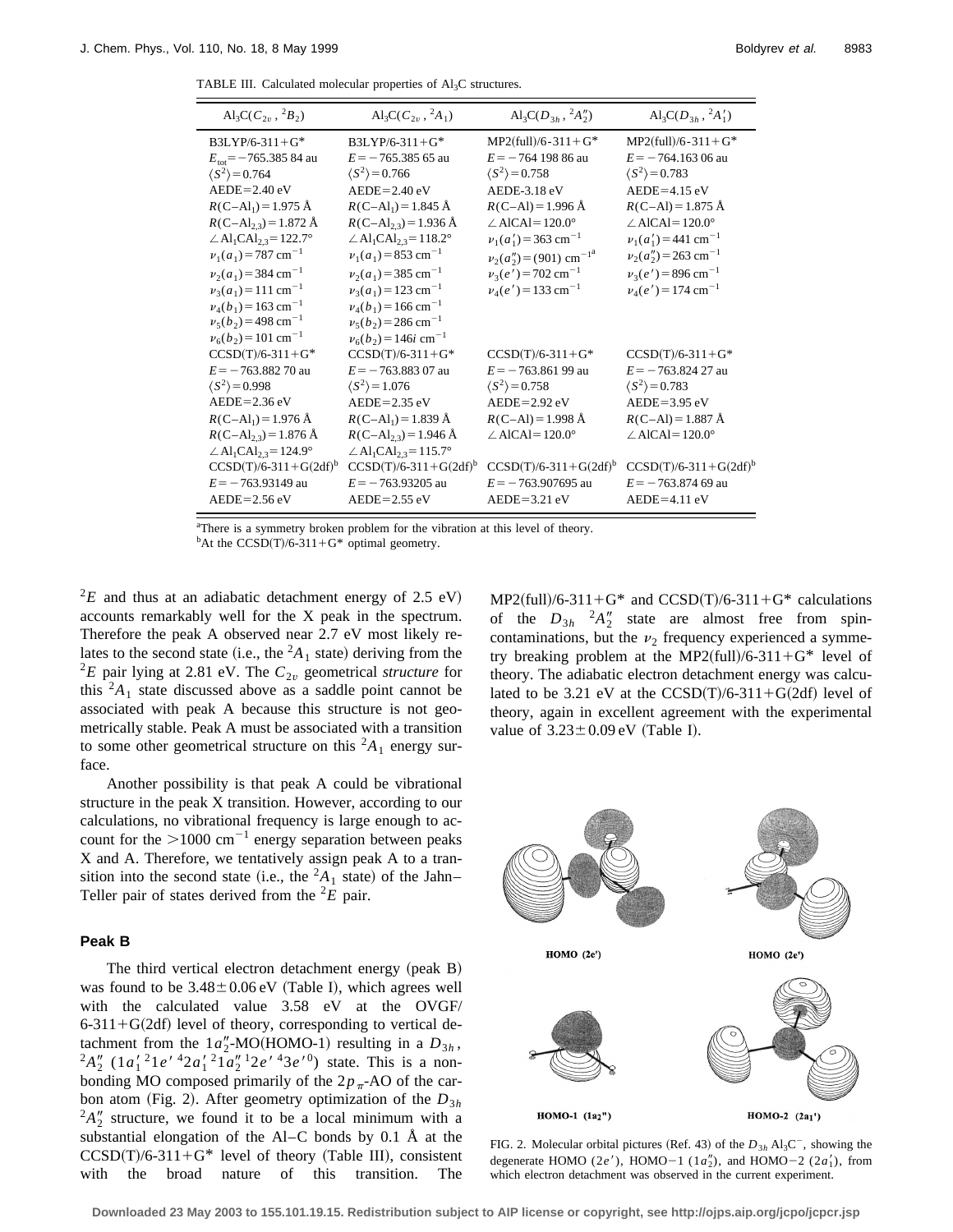#### **Peak C**

The fourth peak C can be assigned to detachment of an electron from the  $2a'_1$ -MO resulting in the  $D_{3h}$ ,  $2A'_1$  $(1a'_1^21e' {}^42a'_1 {}^11a''_2 {}^22e' {}^43e' {}^0)$  state. This (Fig. 2) is an antibonding MO with respect to the central atom–ligand interactions and is composed primarily of the 2*s*-AO of carbon and 3*s*-AO of aluminum atoms with some hybridization with the 3*p*-AO. The VDE was calculated to be 4.43 eV at the OVGF level of theory. The  $D_{3h}$ <sup>2</sup> $A'_1$  state was found to be a local minimum with the C–Al bond being essentially the same as in the  $Al<sub>3</sub>C<sup>-</sup>$  anion (Table III). The  $MP2$ (full)/6-311+G\* and CCSD(T)/6-311+G\* calculations are again almost free from spin-contamination. The ADE was calculated to be 4.11 eV at the  $CCSD(T)/$  $6-311+G(2df)$  level of theory, in excellent agreement with the experimental value  $4.08 \pm 0.03$  eV (Table I). The structure of the  $D_{3h}$ <sup>2</sup> $A'_1$  state is nearly identical to that of the anion, consistent with the sharp detachment feature observed. Based on the fact that there is little geometry change between this state and the anion, no vibrational excitation should be observed in the photodetachment transition. However, a short vibrational progression was observed in the C band and the frequency  $(ca. 400 \text{ cm}^{-1})$  was in excellent agreement with that calculated for the totally symmetric mode  $(\nu_1)$ . However, we observed that the intensity of the  $v=2$  feature in the C band was unusually high and noted that the calculated frequency of the  $v_3(e')$  mode (Table III) is nearly identical in energy to two quanta of the  $\nu_1$  mode. Therefore, the unusual intensity pattern could alternatively be due to excitation of  $\nu_3(e')$  mode. At this time, we cannot resolve this issue.

# **DISCUSSION**

Overall, we obtained excellent agreement between experimental and *ab initio* results, allowing us to conclude that the structure of both  $Al_3C^{\dagger}$  and  $Al_3C$  have been established with reasonable certainty.  $Al_3C^-$  is found to have a planar triangular  $(D_{3h}$ ,  $^{1}A'_{1})$  structure (when averaged over zeropoint vibrational modes) and  $\text{Al}_3\text{C}$  is found to have a triangular distorted planar structure  $(C_{2v}$ ,  $^{2}B_{2})$  with one elongated Al–C bond.

The electron affinity of the  $Al_3C$  molecule (2.56)  $\pm 0.06$  eV) found in this work is substantially higher than the electron affinity of the pure Al<sub>3</sub> cluster  $(1.90 \pm 0.03 \text{ eV})$ ,<sup>4,20</sup> of Al<sub>3</sub>O (1.14±0.06 eV),<sup>4</sup> or of Al<sub>3</sub>N (0.96±0.08 eV).<sup>7</sup> As one can see from these results, an impurity atom may affect the electron affinity of the  $Al<sub>3</sub>$  cluster in both directions: the electron affinity can be increased by inserting a carbon atom inside the  $Al<sub>3</sub>$  cluster or decreased when an oxygen or nitrogen atom is inserted inside the  $\text{Al}_3$  cluster. In all three  $\text{Al}_3\text{X}$  $(X=C, N, O)$  molecules, the structures with X inside the cluster was found to be the global minima. Therefore, knowing the influence of impurity atoms on clusters, their electronic properties can be modified in a desirable direction. Further studies will be needed to completely understand the unique chemical bonding properties of the hypermetallic cluster species and to design a theory of the influence of impurity atoms on the physical and chemical properties of these clusters.

## **ACKNOWLEDGMENTS**

The theoretical work done in Utah is supported by the National Science Foundation (CHE-9618904). The authors acknowledge the Center for High Performance Computations at the University of Utah for computer time. The experimental work done at Washington is supported by the National Science Foundation (DMR-9622733). We thank Dr. H. Wu for experimental assistance. The experiment was performed at the W. R. Wiley Environmental Molecular Sciences Laboratory, a national scientific user facility sponsored by DOE's Office of Biological and Environmental Research and located at Pacific Northwest National Laboratory, which is operated for DOE by Battelle under Contract DE-AC06- 76RLO 1830. L. S. W. is an Alfred P. Sloan Foundation Research Fellow.

- <sup>1</sup>D. M. Cox, D. J. Trevor, R. L. Whitten, E. A. Rohlfing, and A. Kaldor, J. Chem. Phys. 84, 4651 (1986).
- ${}^{2}$  A. I. Boldyrev and P. v. R. Schleyer, J. Am. Chem. Soc. 113, 9045 (1991).
- 3V. G. Zakrzewski, W. von Niessen, A. I. Boldyrev, and P. v. R. Schleyer, Chem. Phys. Lett. **197**, 195 (1992).
- <sup>4</sup>H. Wu, X. Li, X. B. Wang, C. F. Ding, and L. S. Wang, J. Chem. Phys. 109, 449 (1998).
- <sup>5</sup>M. F. Jarrold and J. E. Bower, J. Chem. Phys. **87**, 1610 (1987).
- 6P. v. R. Schleyer and A. I. Boldyrev, J. Chem. Soc. Chem. Commun. **21**, 1536 (1991).
- <sup>7</sup> S. K. Nayak, B. K. Rao, P. Jena, X. Li, and L. S. Wang, Phys. Rev. B (in press).
- 8A. Nakajima, T. Taguwa, K. Nakao, K. Hoshino, S. Iwata, and K. Kaya, J. Chem. Phys. **102**, 660 (1995).
- <sup>9</sup> J. Fan and L. S. Wang, J. Phys. Chem. **98**, 11814 (1994).
- <sup>10</sup> J. Fan, J. B. Nicholas, J. M. Price, S. D. Colson, and L. S. Wang, J. Am. Chem. Soc. 117, 5417 (1995).
- $11$ <sup>H</sup>. Wu, S. R. Desai, and L. S. Wang, J. Chem. Phys. **103**, 4363 (1995).
- <sup>12</sup>H. Wu, S. R. Desai, and L. S. Wang, Phys. Rev. Lett. **76**, 212 (1996).
- 13L. S. Wang, H. Wu, S. R. Desai, and L. Lou, Phys. Rev. B **53**, 8028  $(1996).$
- <sup>14</sup> H. Wu, S. R. Desai, and L. S. Wang, J. Am. Chem. Soc. **118**, 5296 (1996).
- <sup>15</sup>L. S. Wang, H. Wu, and H. Cheng, Phys. Rev. B 55, 12884 (1997).
- 16L. S. Wang, J. B. Nicholas, M. Dupuis, H. Wu, and S. D. Colson, Phys. Rev. Lett. **78**, 4450 (1997).
- <sup>17</sup> S. Li, H. Wu, and L. S. Wang, J. Am. Chem. Soc. **119**, 7417 (1997).
- 18L. S. Wang, X. B. Wang, H. Wu, and H. Cheng, J. Am. Chem. Soc. **120**, 6556 (1998).
- 19H. Wu, X. Li, X. B. Wang, C. F. Ding, and L. S. Wang, J. Chem. Phys. **109.** 449 (1998).
- 20X. Li, H. Wu, X. B. Wang, and L. S. Wang, Phys. Rev. Lett. **81**, 1909  $(1998).$
- <sup>21</sup>X. Li and L. S. Wang, J. Chem. Phys. **109**, 5264 (1998).
- <sup>22</sup>L. S. Wang, H. S. Cheng, and J. Fan, J. Chem. Phys. **102**, 9480 (1998).
- 23L. S. Wang and H. Wu, in *Advances in Metal and Semiconductor Clus*ters. IV. Cluster Materials, edited by M. A. Duncan (JAI, Greenwich, 1998), pp. 299-343.
- <sup>24</sup> A. D. McLean and G. S. Chandler, J. Chem. Phys. **72**, 5639 (1980).
- 25T. Clark, J. Chandrasekhar, G. W. Spitznagel, and P. v. R. Schleyer, J. Comput. Chem. **4**, 294 (1983).
- 26M. J. Frisch, J. A. Pople, and J. S. Binkley, J. Chem. Phys. **80**, 3265  $(1984).$
- 27R. G. Parr and W. Yang, *Density-Functional Theory of Atoms and Molecules* (Oxford Univ., Oxford, 1989).
- <sup>28</sup> A. D. Becke, J. Chem. Phys. **96**, 2155 (1992).
- <sup>29</sup> J. P. Perdew, J. A. Chevary, S. H. Vosko, K. A. Jackson, M. R. Pederson, D. J. Singh, and C. Fiolhais, Phys. Rev. B 46, 6671 (1992).
- 30R. Krishnan, J. S. Binkley, R. Seeger, and J. A. Pople, J. Chem. Phys. **72**, 650 (1980).
- <sup>31</sup> J. Cizek, Adv. Chem. Phys. **14**, 35 (1969).